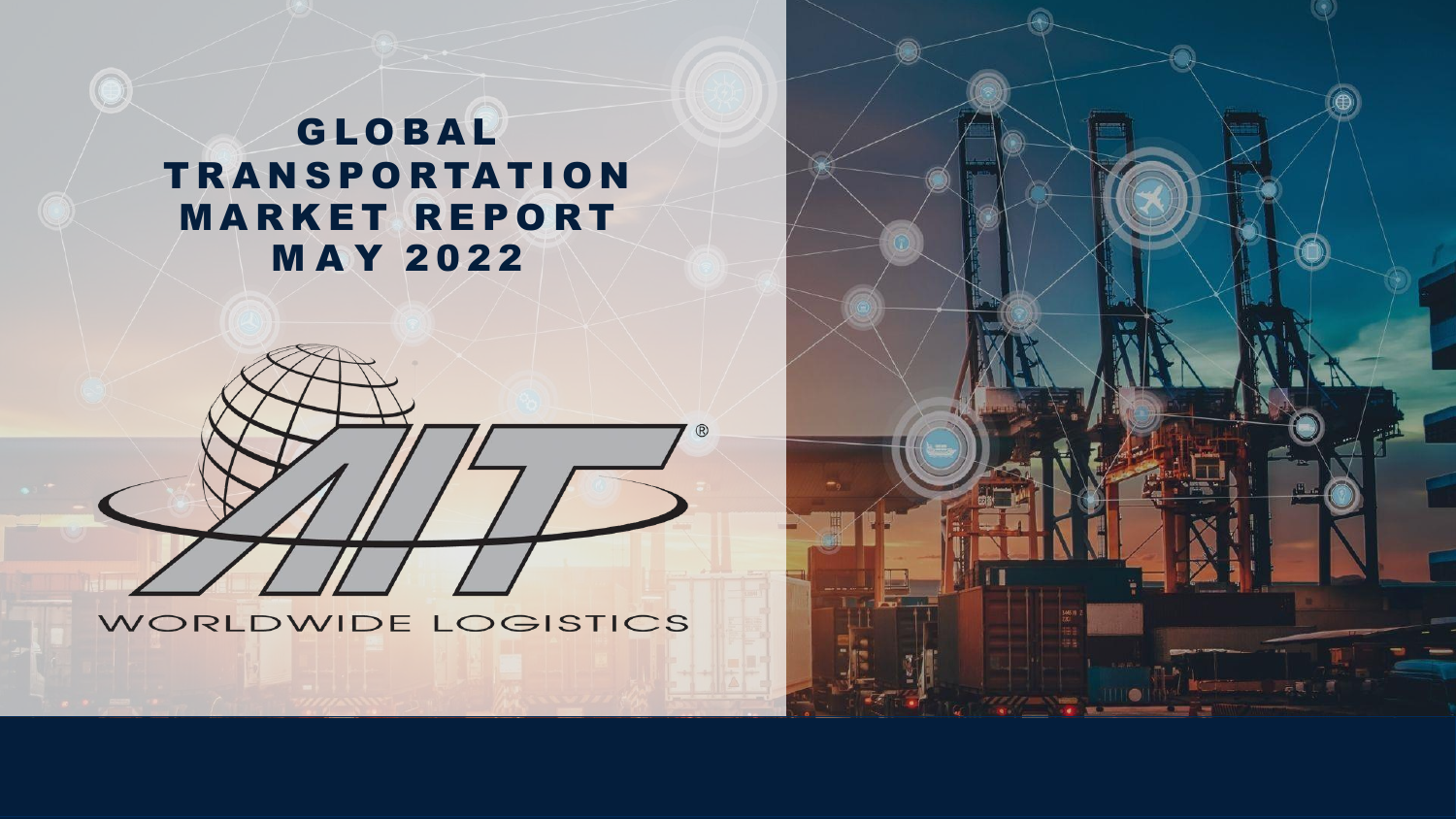## GLOBAL OCEAN TRENDS



- In response to zero-COVID lockdowns in Shanghai, carriers are implementing large numbers of blank sailings to consolidate shipments and maintain rates.
- Analysts expect rates and bunker costs to climb in the coming weeks and months.
- Spot rates are expected to remain high, with a continuous shift in tonnage to avoid closures in Shanghai.
- Carriers are monitoring the impacts of driver restrictions in China, especially Shanghai, as well as factory and warehouse closures. Both will affect imports and exports.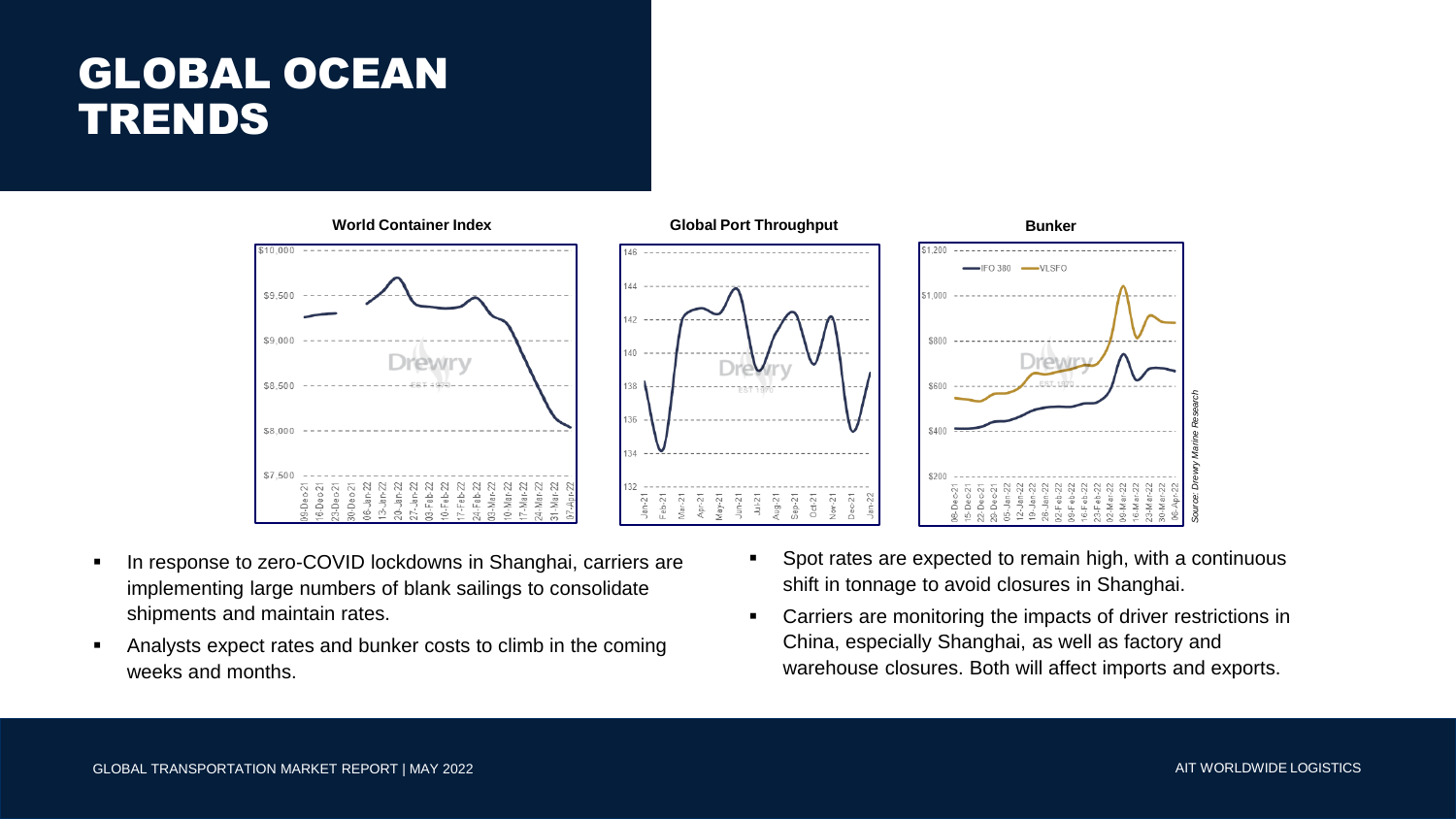### CAPACITY AND IDLE FLEET



**Tonnage Inactive**

- Inactive capacity is at 198 ships for 756,585 TEU. This is a slight increase from the previous month, accounting for 3% of the global fleet.
- Most of the global idle fleet is in repair yards.
- April saw five vessel deliveries, including one 12,000+ TEU vessel delivered to MSC. In all, approximately 20,000 TEUs were added to the fleet in April. Pandemic restrictions in Shanghai are now resulting in delivery delays.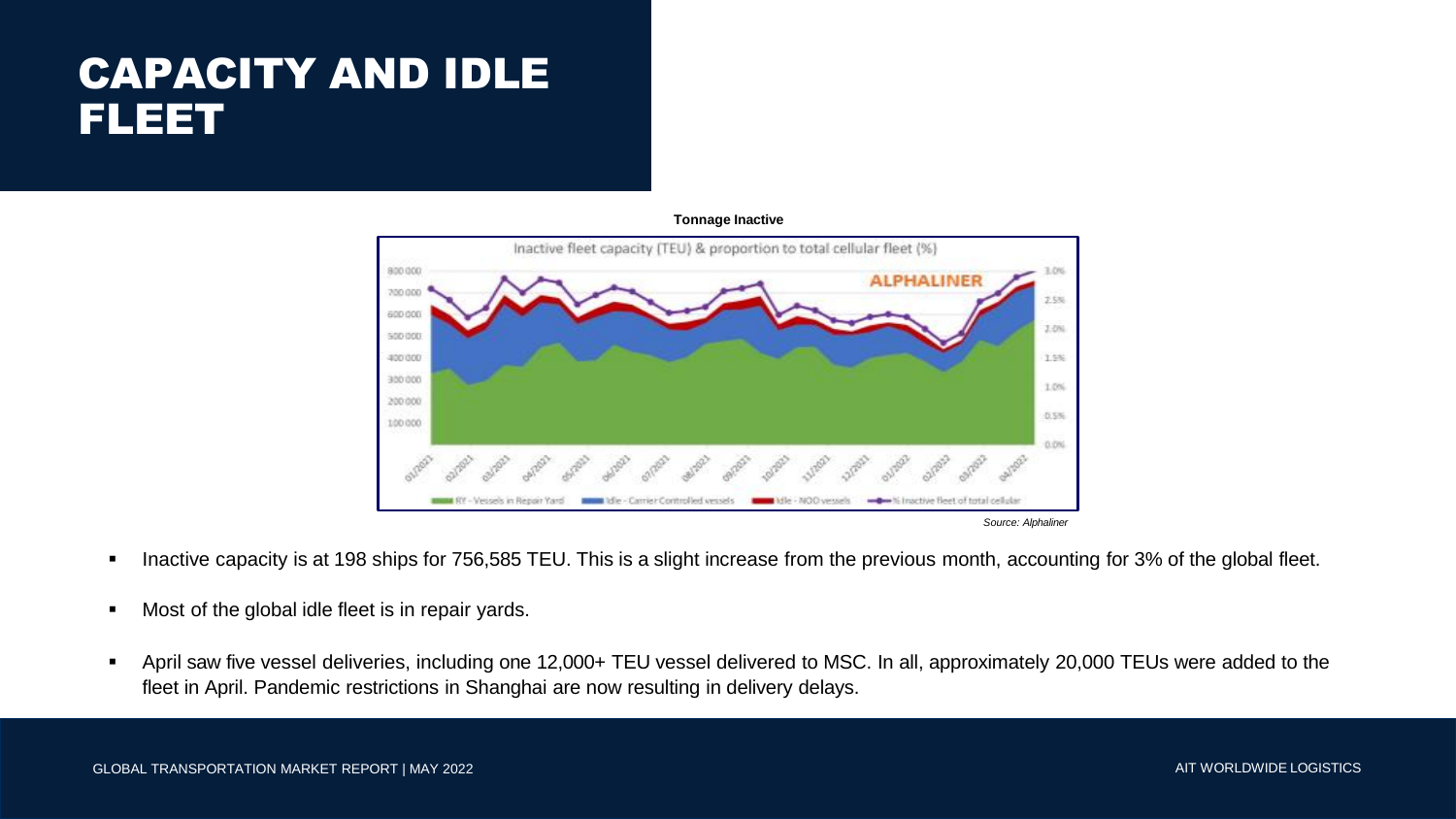## OCEAN TRADE LANES

- Cargo delays caused by Shanghai's pandemic restrictions led to redeployment of vessel capacity across head haul trades.
- Carriers' market shares on Asia-originating trades have shifted, with Maersk and MSC growing the most, launching independent loops outside of the 2M agreement. (MSC is currently operating 67.4% of its TPEB capacity independently).
- Bunker adjustment factor rates are expected to continue increasing in the coming weeks. Barring further disruptions to the global oil market, surges are not expected; however, fuel costs are likely to drive most freight costs upwards.
- Negotiations between the ILWC and carriers began in April. If an agreement is not reached by July 1, any labor interruption would result in rate increases.

| <b>Trade Lane</b>     | <b>Status</b> | <b>Comments</b>                   | <b>Trade Lane</b>  | <b>Status</b> | <b>Comments</b>                       |
|-----------------------|---------------|-----------------------------------|--------------------|---------------|---------------------------------------|
| <b>TPEB to USEC</b>   |               | Utilization 100%                  | N Eur to AP        |               | <b>Stable rates</b><br>expected       |
| <b>TPEB to USWC</b>   |               | Utilization 100%                  | <b>MED</b> to AP   |               | <b>Rates expected</b><br>to stabilize |
| <b>CBP</b> to N Eur   |               | <b>Rate increases</b><br>expected | <b>US to N Eur</b> |               |                                       |
| <b>CBP to MED</b>     |               |                                   | <b>US to MED</b>   |               |                                       |
| SE Asia to N Eur      |               |                                   | <b>MED to US</b>   |               |                                       |
| <b>SE Asia to MED</b> |               |                                   | N Eur to US        |               |                                       |
| <b>ISC to US</b>      |               |                                   | US to ISC          |               |                                       |
| N Eur to ISC          |               | Rates expected to<br>hold         | Med to ISC         |               | Rate increases<br>expected            |

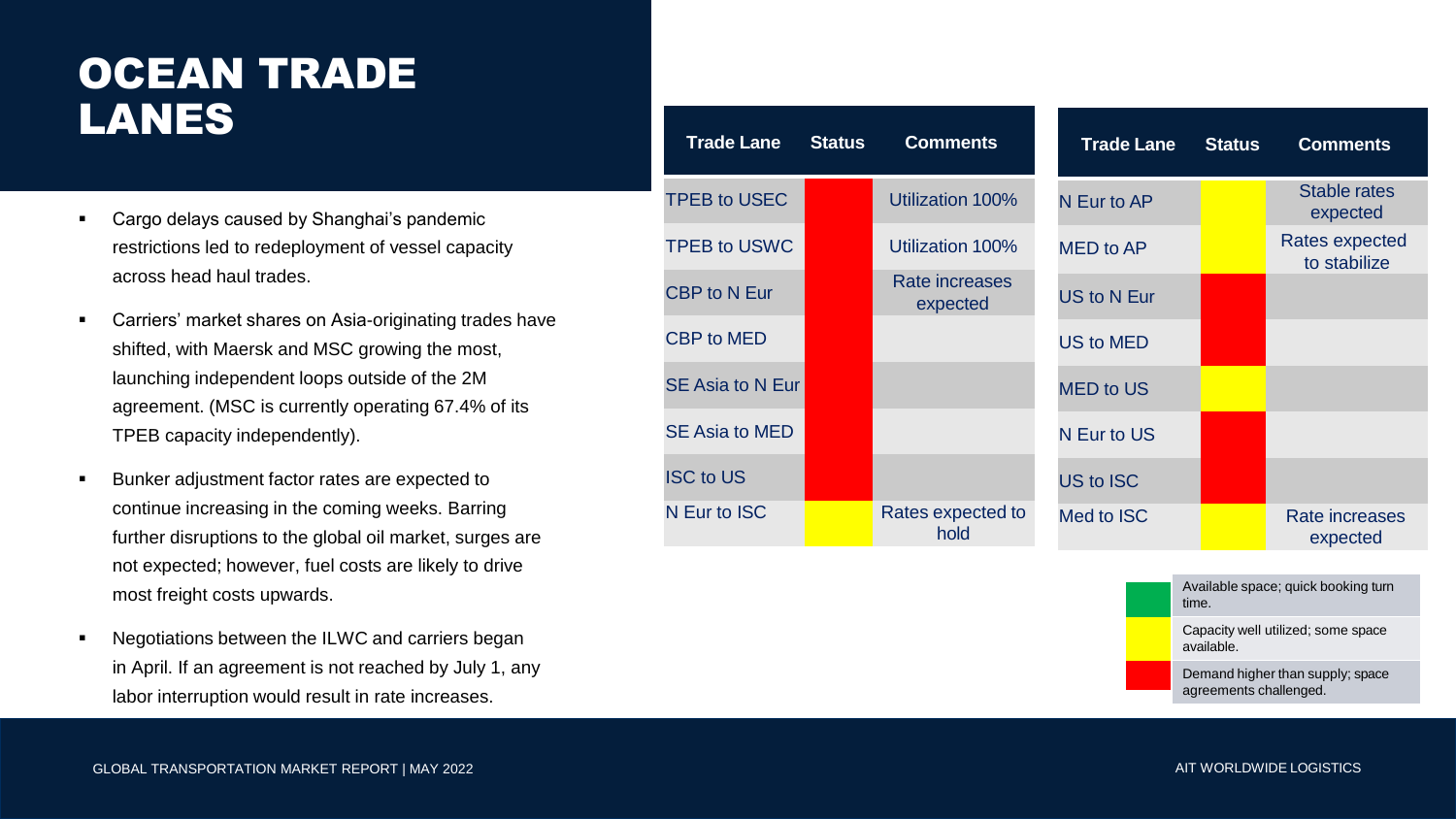## OCEAN CARRIER UPDATES



- Ocean Alliance launches its eighth Asia-to-U.S. East Coast loop on May 9. The Chesapeake Bay Express (AWE7/ECC3) will call on Yantian, Ningbo, Shanghai, Busan, Norfolk, Savannah, Charleston, Miami, and Yantian.
- Hapag-Lloyd is diverting its China-Germany express service to Wilhelmshaven (from Hamburg) due to extreme congestion in Hamburg.
- HMM enhanced its short sea offerings, specifically from Japan to South Korea, adding three weekly services via a slot agreement as a part of the ONE loops.
- Hapag-Lloyd announced the closure of its MPS service (from the Mediterranean to the U.S. West Coast). This is affecting ZIM via a slot agreement, as well.
- 2M announced a reinstatement of Felixstowe to their rotation (AE7/Condor) from the Far East and will remove Wilhelmshaven as a port call.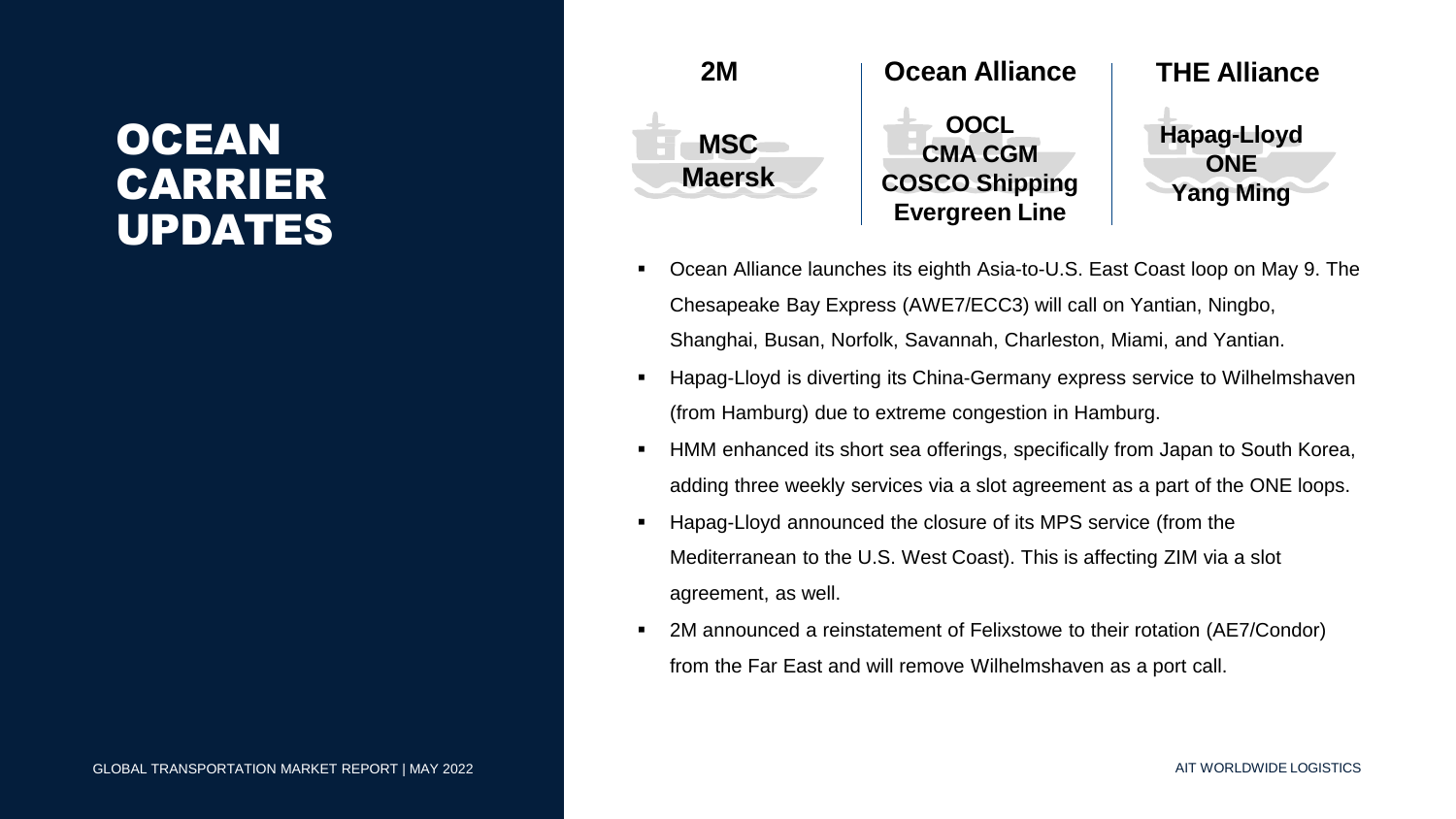# MEXICO AND TRANSBORDER

#### **New inspection checkpoints cause delays, inflation raises transit costs**

- The installation of inspection checkpoints at U.S. border crossings in Texas severely impacted freight flow.
- Due to a shortage of new tractors available in Mexico, carriers must place orders at least six months in advance.
- The price of goods and services in Mexico has been consistently increasing for the past few months, raising costs for crucial transportation supplies, including diesel oil and truck parts.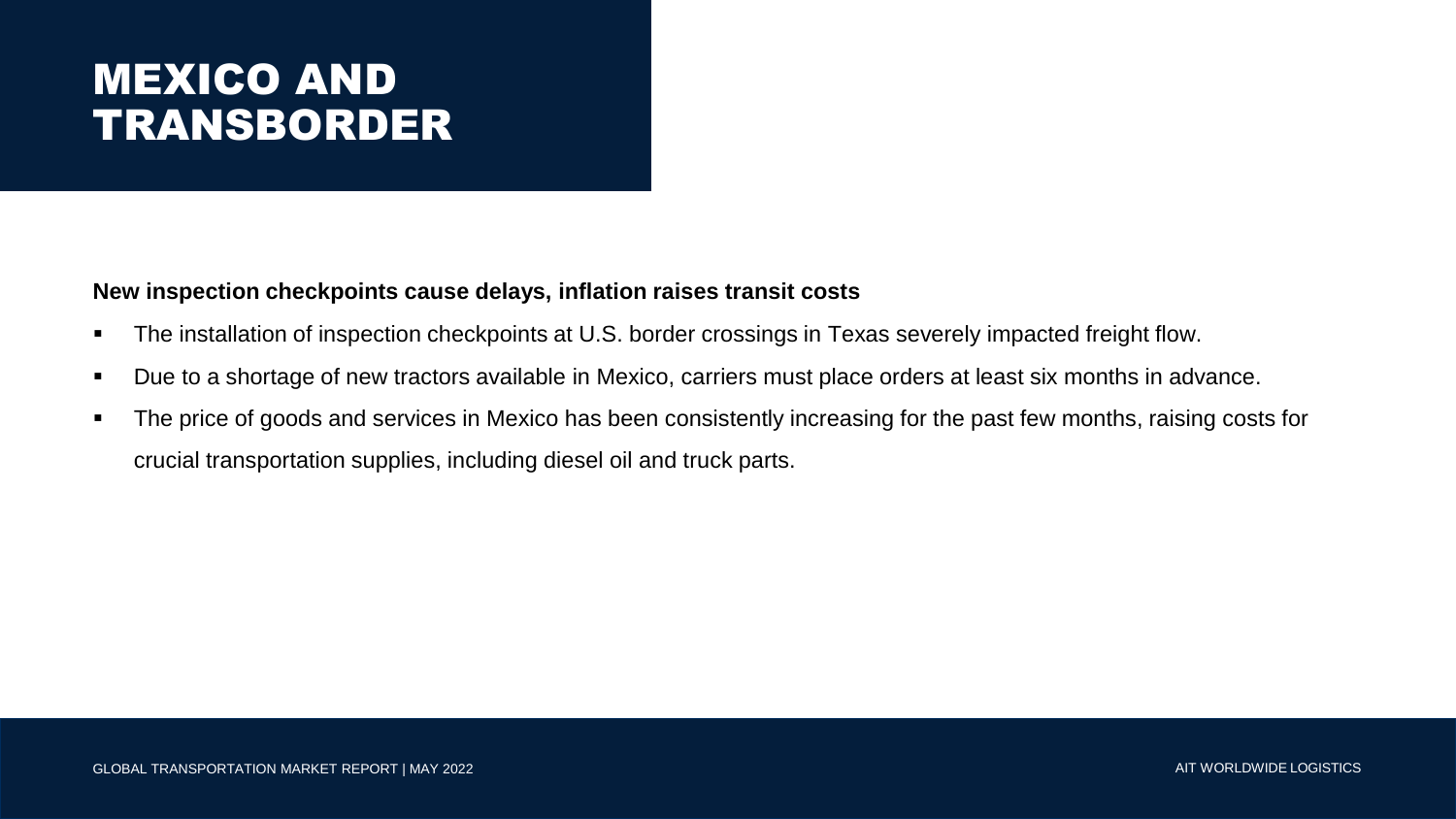# MEXICO AND TRANSBORDER

**International Updates** 

#### **Mexican ports maintain acceptable levels of ship dwell time**

- Maersk reported that its global network's key ports continue to face congestion, mainly due to pandemic-related labor shortages and increased freight volumes. However, Mexican ports are maintaining acceptable dock wait times.
- In Latin America, Maersk added, weather continues to affect the ports of the Gulf of Mexico, especially Altamira and Veracruz, which have dealt with frequent closures and resulting delays—although both continue to report low wait times compared to other ports.
- According to Secretaria de Marina Armada de México (SEMAR), during the first two months of 2022, Veracruz operated a total of 174,643 TEUs—an increase of 4.1% compared to the first two months of 2021. Altamira handled 129,168 TEUs, a decrease of 6.6% from the same time period last year. In both cases, according to Maersk's analysis, the wait time for the arrival of ships remains between one and three days. In Manzanillo and Lázaro Cárdenas, the wait time is less than one day.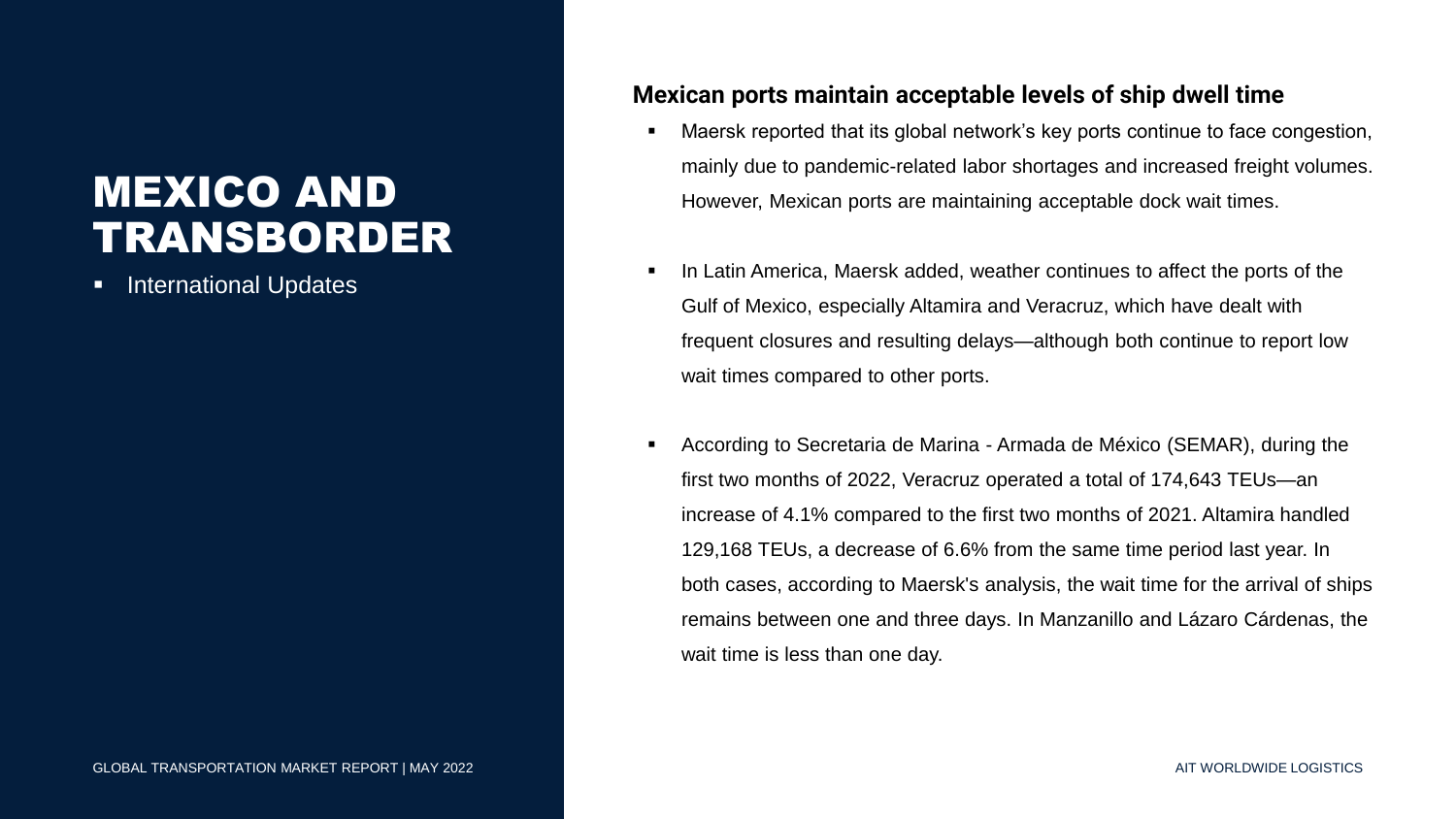#### Belly Space and Freighter Capacity Development



|                     | World  | February 2022 (% ch vs the same month in 2019) |         |                              |                          | Year-to-date (% ch vs the same period in 2019) |             |                 |                            |
|---------------------|--------|------------------------------------------------|---------|------------------------------|--------------------------|------------------------------------------------|-------------|-----------------|----------------------------|
|                     | share  | <b>CTK</b>                                     |         | ACTK CLF (%-pt) <sup>2</sup> | CLF (level) <sup>3</sup> | <b>CTK</b>                                     | <b>ACTK</b> | CLF $(96-pt)^2$ | $CLF$ (level) <sup>3</sup> |
| <b>TOTAL MARKET</b> | 100.0% | 11.9%                                          | $-5.6%$ | 8.3%                         | 53.2%                    | 8.1%                                           | $-7.3%$     | 7.7%            | 53.6%                      |
| International       | 87.2%  | 12.4%                                          | $-7.3%$ | 10.7%                        | 61.3%                    | 9.0%                                           | $-8.6%$     | 9.7%            | 60.1%                      |

<sup>1</sup>% of industry CTKs in 2021 <sup>2</sup>Change in load factor vs same period in 2019 <sup>3</sup>Load factor level

|                      | World  | February 2022 (% ch vs the same month in 2019) |             |                           | Year-to-date (% ch vs the same period in 2019) |            |             |                 |                          |
|----------------------|--------|------------------------------------------------|-------------|---------------------------|------------------------------------------------|------------|-------------|-----------------|--------------------------|
|                      | share  | CTK                                            | <b>ACTK</b> | $CLF$ (%-pt) <sup>2</sup> | CLF (level) <sup>3</sup>                       | <b>CTK</b> | <b>ACTK</b> | $CLF (96-pt)^2$ | CLF (level) <sup>3</sup> |
| <b>TOTAL MARKET</b>  | 100.0% | 11.9%                                          | $-5.6%$     | 8.3%                      | 53.2%                                          | 8.1%       | $-7.3%$     | 7.7%            | 53.6%                    |
| Africa               | 1.9%   | 34.5%                                          | $-4.3%$     | 14.5%                     | 50.2%                                          | 27.2%      | $-8.1%$     | 13.6%           | 49.1%                    |
| Asia Pacific         | 32.4%  | 10.6%                                          | $-14.6%$    | 13.5%                     | 59.2%                                          | 4.8%       | $-15.7%$    | 11.7%           | 60.0%                    |
| Europe               | 22.9%  | 6.2%                                           | $-11.196$   | 10.4%                     | 63.6%                                          | 6.0%       | $-10.0%$    | 9.2%            | 60.9%                    |
| <b>Latin America</b> | 2.2%   | $-0.9%$                                        | $-32.0%$    | 14.9%                     | 47.6%                                          | $-3.4%$    | $-30.6%$    | 12.6%           | 44.6%                    |
| <b>Middle East</b>   | 13.4%  | 3.2%                                           | $-8.6%$     | 6.1%                      | 52.9%                                          | 2.7%       | $-10.3%$    | 6.6%            | 52.2%                    |
| North America        | 27.2%  | 24.2%                                          | 14.3%       | 3.4%                      | 42.9%                                          | 17.6%      | 10.0%       | 2.9%            | 44.9%                    |
|                      |        |                                                |             |                           |                                                |            |             |                 |                          |
| International        | 87.2%  | 12.4%                                          | $-7.3%$     | 10.7%                     | 61.3%                                          | 9.0%       | $-8.6%$     | 9.7%            | 60.1%                    |
| Africa               | 1.9%   | 36.4%                                          | $-1.2%$     | 14.0%                     | 50.8%                                          | 28.7%      | $-5.6%$     | 13.3%           | 49.9%                    |
| Asia Pacific         | 29.5%  | 13.8%                                          | $-11.896$   | 15.6%                     | 69.1%                                          | 8.6%       | $-13.4%$    | 13.9%           | 68.7%                    |
| Europe               | 22.5%  | 6.3%                                           | $-11.2%$    | 10.8%                     | 65.7%                                          | 6.0%       | $-10.0%$    | 9.5%            | 62.9%                    |
| <b>Latin America</b> | 1.8%   | $-0.7%$                                        | $-32.6%$    | 18.9%                     | 58.9%                                          | $-3.4%$    | $-30.3%$    | 15.3%           | 54.9%                    |
| <b>Middle East</b>   | 13.4%  | 3.2%                                           | $-8.8%$     | 6.2%                      | 53.4%                                          | 2.7%       | $-10.4%$    | 6.7%            | 52.6%                    |
| North America        | 18.1%  | 26.9%                                          | 10.6%       | 7.0%                      | 54.3%                                          | 19.3%      | 6.1%        | 5.9%            | 53.2%                    |

<sup>1</sup>% of industry CTKs in 2021

<sup>2</sup>Change in load factor vs same period in 2019 <sup>3</sup>Load factor level

#### GLOBAL TRANSPORTATION MARKET REPORT | MAY 2022 2022 2023 AIT WORLDWIDE LOGISTICS

### AIR FREIGHT **OVERVIEW**

- Following Shanghai's lockdowns, demands have softened; however, once plans to lift the lockdowns are announced, demands and rates are expected to surge.
- Long-term contract rates are not on offer, due to current market conditions in China. Volatility in the spot market is expected to surge following any news about the easing of lockdowns and restrictions.
- Belly capacity appears to be increasing. Therefore, passenger freighters may not make much of an impact on overall capacity moving forward.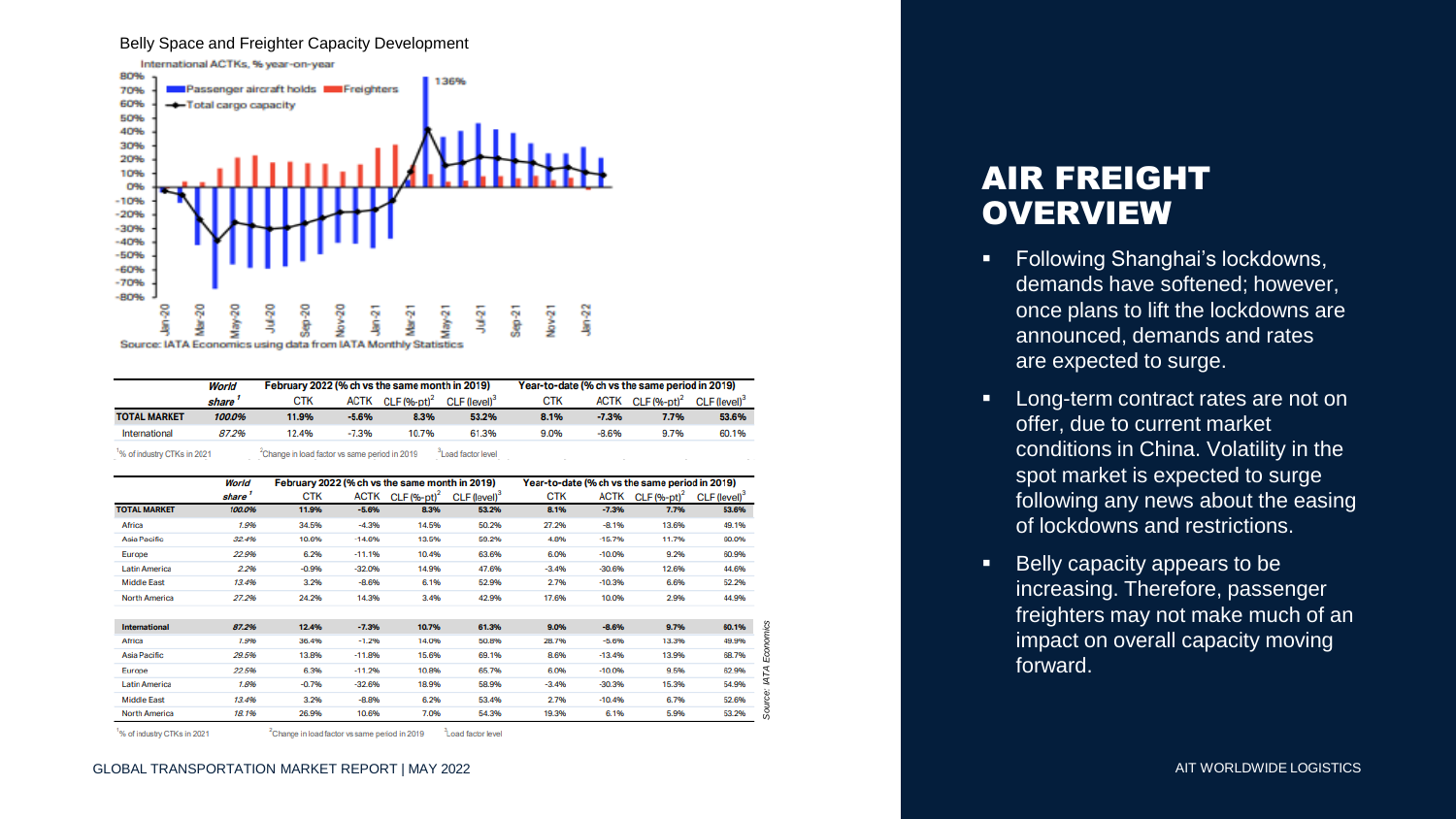#### **Pandemic, weather limit capacity**

- If China announces plans to loosen any current COVID-19 restrictions, resulting surges in demand and rates are expected potentially hitting the market at the same time as seasonal purchasing upticks for European and North American consumers.
- Analysts project any surge would severely strain capacity and challenge procurement.
- Heavy flooding has led to fuel shortages in Johannesburg, South Africa, resulting in airline delays and cancellations affecting inbound and outbound freight.
- Many flights out of Shanghai remain cancelled, with more expected as a result of the lockdowns.
- Concerns are mounting that Beijing may be forced to lock down due to COVID-19 case increases.
- At the same time, pandemic-related cargo rerouting within China is causing congestion at the receiving airports, including Beijing, Guangzhou, Shenzhen and Zhengzhou.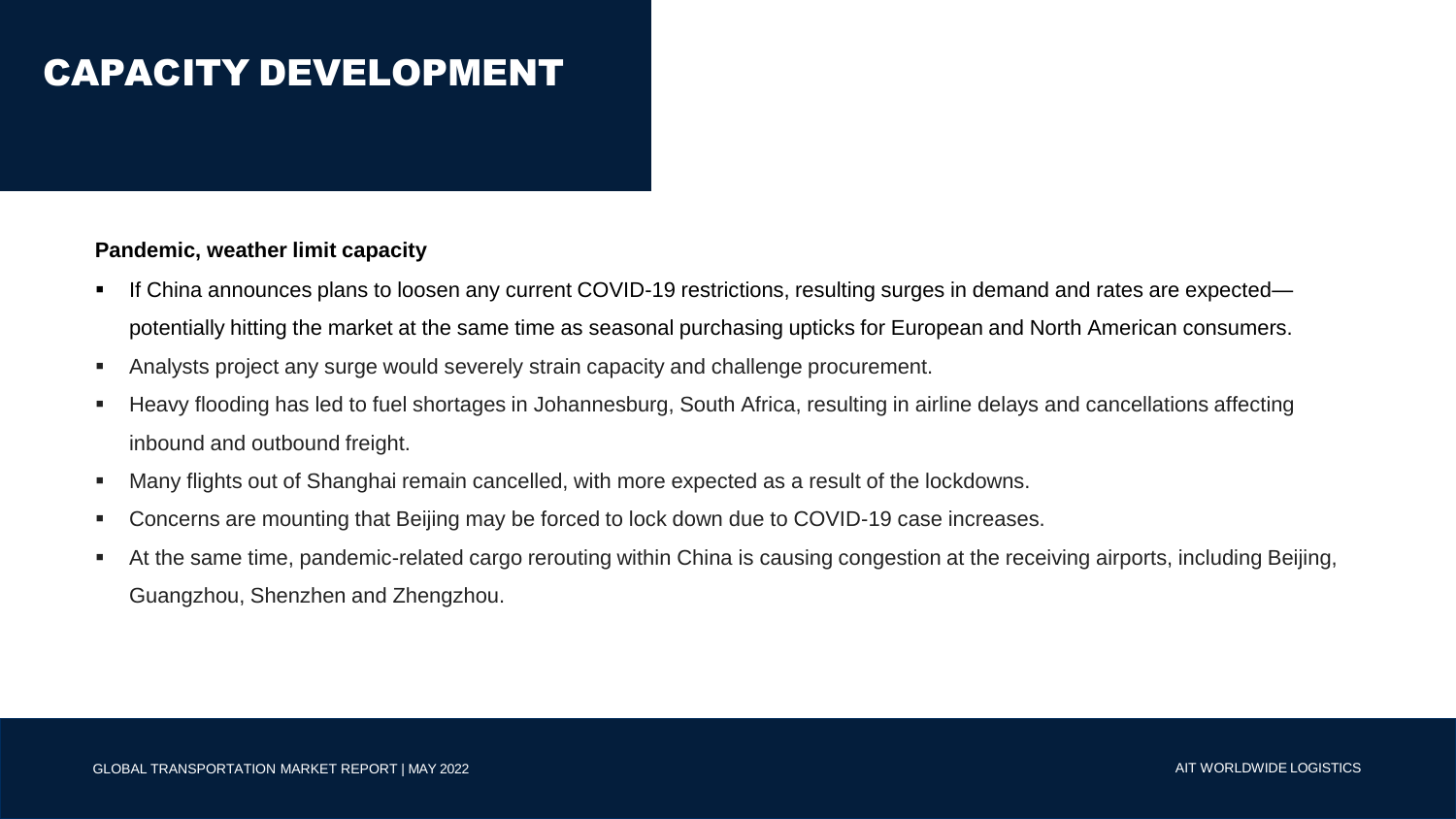# AIR TRADE LANES

- China's zero-COVID restrictions and Russia's ongoing war in Ukraine are severely impacting air freight operations.
- Analysts project the summer will see an enormous surge in freight volumes, particularly from China, if cities end their lockdowns.
- War risk surcharges and increasing fuel surcharges continue to push rates higher.
- Following an initial round of re-openings in April, 1,118 companies in Shanghai were approved to resume operations in early May.
- China Southern Airlines updated flight plans through May 10 to add 20 freighters out of Guangzhou and Hong Kong to Amsterdam, Frankfurt, London and Los Angeles.

| <b>Trade Lane</b>   | <b>Status</b> | <b>Comments</b> | <b>Trade Lane</b>                                             | <b>Status</b>          | <b>Comments</b>                     |  |
|---------------------|---------------|-----------------|---------------------------------------------------------------|------------------------|-------------------------------------|--|
| <b>AP to US</b>     |               |                 | <b>US to LATAM</b>                                            |                        |                                     |  |
| US to AP            |               |                 | <b>LATAM to US</b>                                            |                        |                                     |  |
| Europe to AP        |               |                 | Europe to<br><b>LATAM</b><br><b>LATAM</b> to<br><b>Europe</b> |                        |                                     |  |
| <b>AP to Europe</b> |               |                 | <b>India to US</b>                                            |                        |                                     |  |
| Europe to US        |               |                 | <b>US to India</b>                                            |                        |                                     |  |
| <b>US to Europe</b> |               |                 |                                                               | time.                  | Available space; quick booking turn |  |
|                     |               |                 |                                                               | available              | Capacity well utilized; some space  |  |
|                     |               |                 |                                                               | agreements challenged. | Demand higher than supply; space    |  |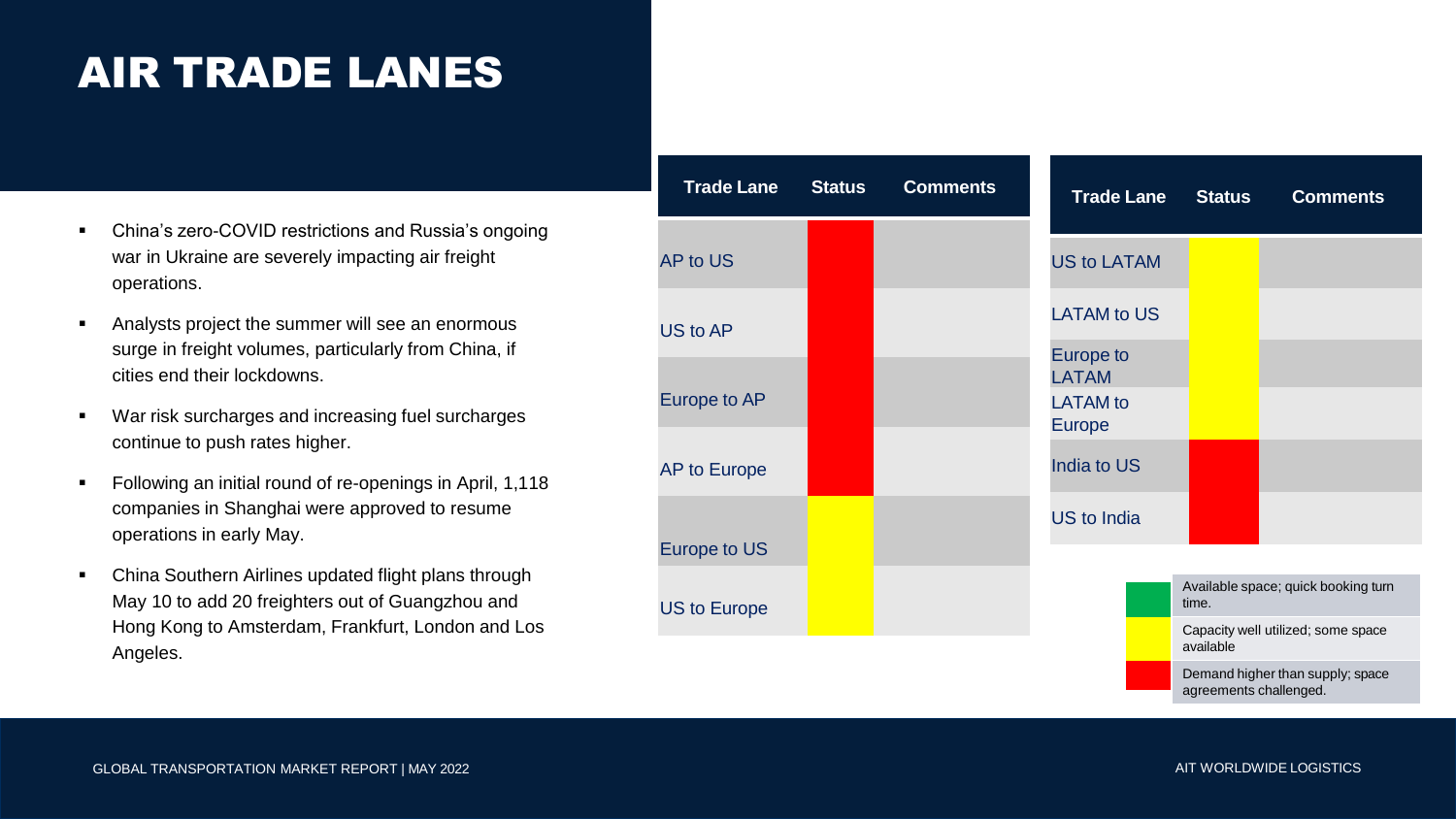## AIRLINE UPDATES

#### **CURRENT STATE**

- All carriers have announced rate increases, especially fuel surcharges. Cargolux and Lufthansa are among numerous airlines announcing fuel surcharge increases of more than \$1.40/kilogram.
- Suspension of services to Hong Kong and Shanghai due to rising COVID-19 cases have restricted capacity and pushed up rates.
- Rising fuel prices are also contributing to increased trucking costs. Likewise, origin and destination costs are increasing as a result of labor restrictions (particularly in China due to COVID-19 limitations) and congestion from cargo rerouted out of lockdown areas.
- Compared to the Asia-Pacific region, ground handling conditions and cargo recovery in the European Union, United Kingdom and United States are much more stable.

#### **FUTURE STATE**

- Expect ongoing announcements of short-term rate increases and rising origin/destination costs due to escalating fuel prices.
- **Example 1** Flight suspensions resulting from crew quarantines and wartime airspace restrictions are expected to continue.
- Rates are projected to remain volatile, with increases anticipated in the coming weeks.
- Expect rapid changes in the market. AIT recommends shippers make bookings as soon as possible to secure the best options, pricing and capacity.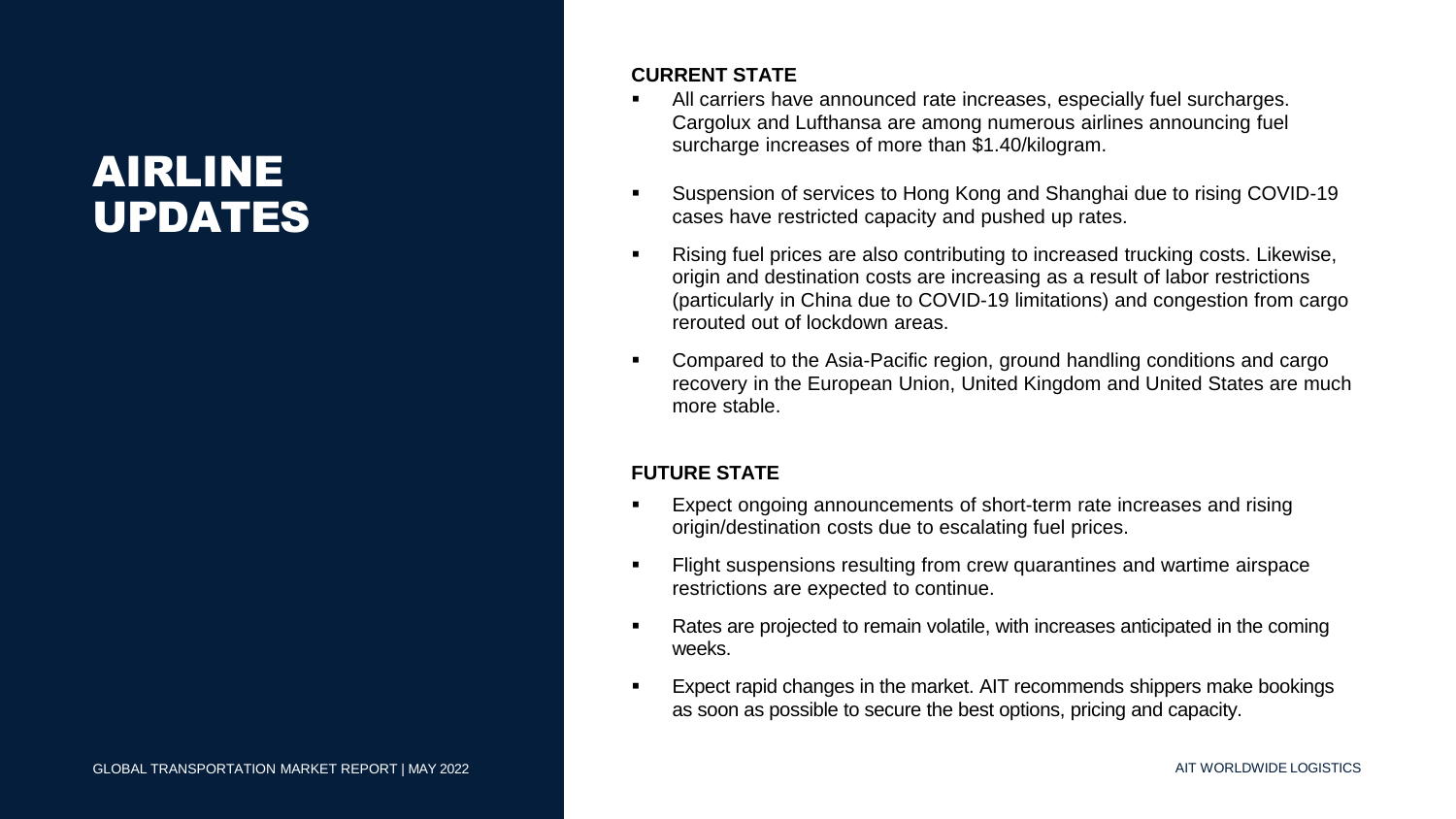# NORTH AMERICAN TRANSPORTATION





- Thanks in part to the slowest start to the produce season since 2017, the national average spot rate for reefers plunged 23% and it's expected to fall further.
- The price of fuel continues to impact owner-operators and their ability to make ends meet. While rates are decreasing, fuel surcharges have become the largest percent of spend for transportation.
- Product and materials shortages due to China's ongoing struggle to contain COVID-19 are causing concerns among suppliers and manufacturers. Many ground carriers are bracing for a repeat of 2021's port congestion crisis in late May and June, when the need for inland transport may outweigh the supply of trucks. Finally, if ILWU labor negotiations are not resolved by July 1, a longshoreman strike at U.S. West Coast ports would present new challenges.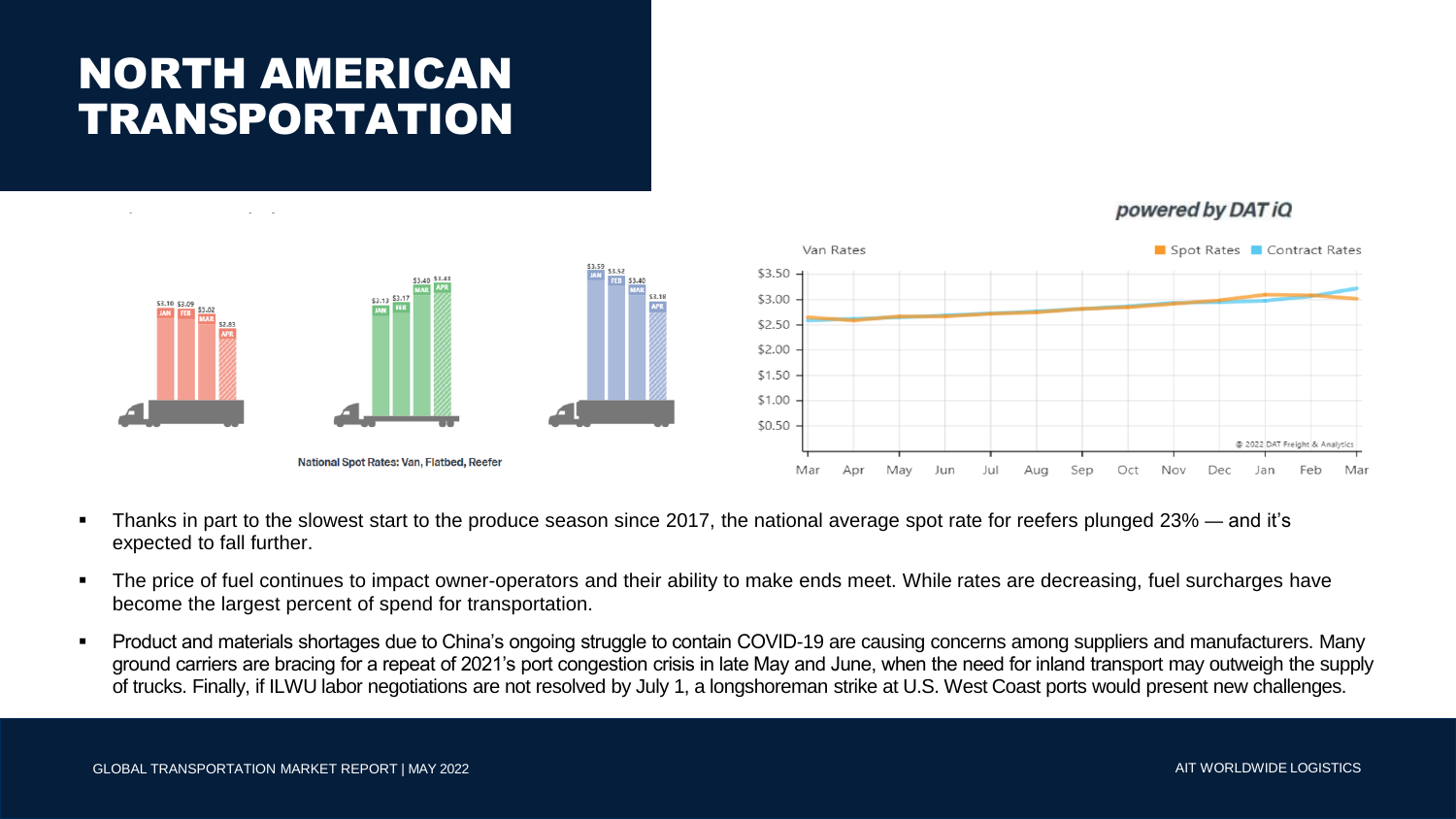#### powered by DAT iQ

**National Van Demand and Capacity** 

Mar 2022 Load-to-Truck Ratio  $15.5+$  $2.6 - 5.4$  $1.1 - 2.5$  $0 - 1$ 

#### **National Load-to-Truck Ratio**





### NORTH AMERICAN TRANSPORTATION

- Load-to-driver ratios continue to soften, reflecting favorable availability in the first quarter as well as April. Produce season and transborder shipments are leading to higher ratios in states along the Gulf Coast and southern U.S. border.
- Manufacturers of household items like mattresses and appliances are reporting falling demand, a trend reversal for homebound consumer goods. This shift may be the beginning of a more sustained drop in spending on durable discretionary items. Greater spending on household goods has been part of the overall surge in ecommerce during the pandemic that prompted transportation companies to meet the increased shipping demand. (WSJ)

GLOBAL TRANSPORTATION MARKET REPORT | MAY 2022 AIT WORLDWIDE LOGISTICS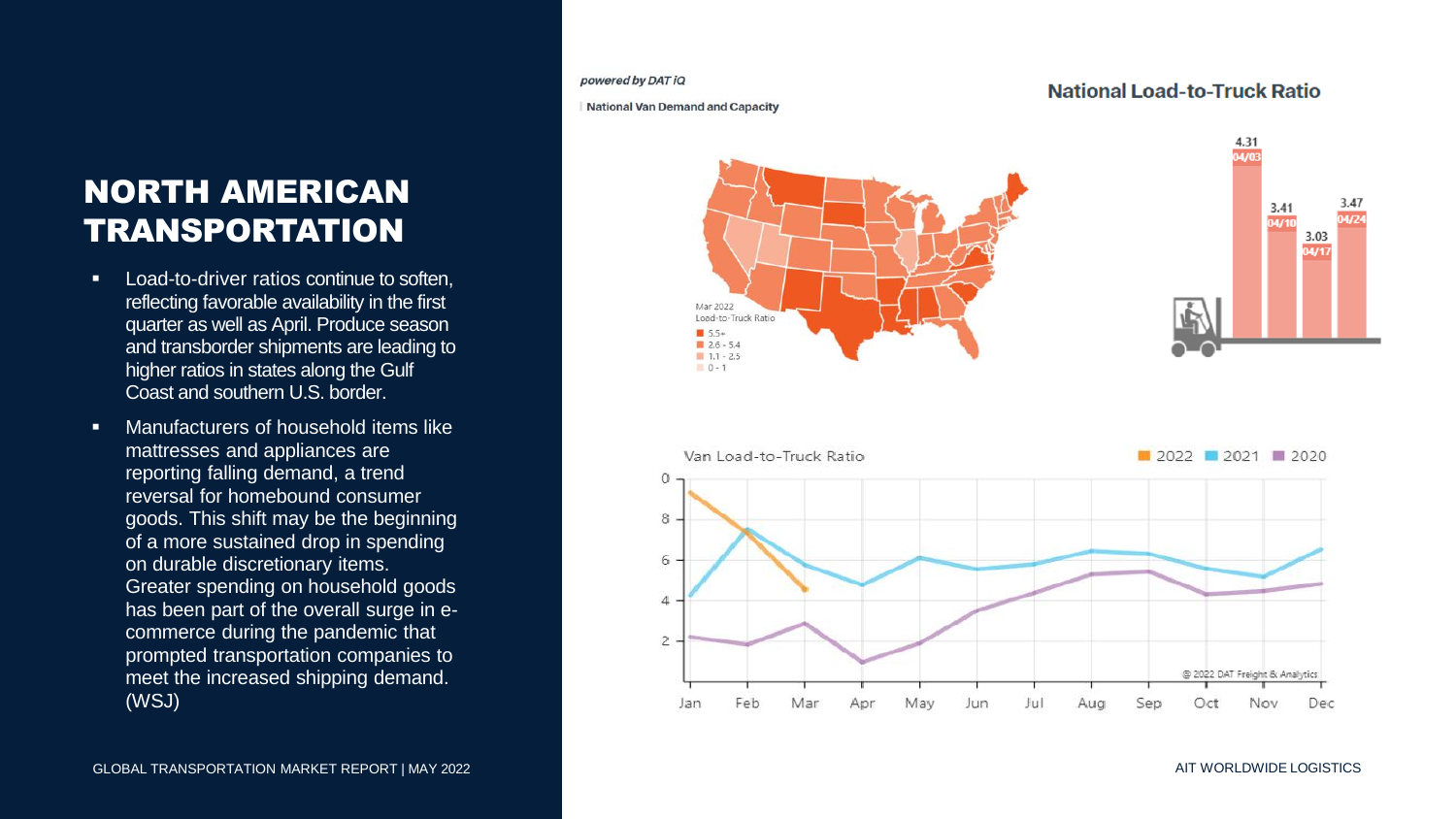### CUSTOMS BROKERAGE

#### **Refunds available for Section 301 China tariffs paid after April 12**

- **EXEL As of April 12, 2022, the U.S. reinstated several exemptions to the Section 301** [tariffs on goods imported from China, dating from Oct. 12, 2021, through Dec.](https://ustr.gov/about-us/policy-offices/press-office/press-releases/2022/march/ustr-issues-determination-reinstatement-certain-exclusions-china-section-301-tariffs)  31, 2022.
- Refunds for tariffs paid since Apr. 12 are not automatic. To obtain a refund, an importer must file a post-summary correction.
- For product exclusion status, visit [USTR.gov.](https://ustr.gov/issue-areas/enforcement/section-301-investigations/tariff-actions)

#### **Questions?**

Email [ChicagoCHB@aitworldwide.com.](mailto:ChicagoCHB@aitworldwide.com)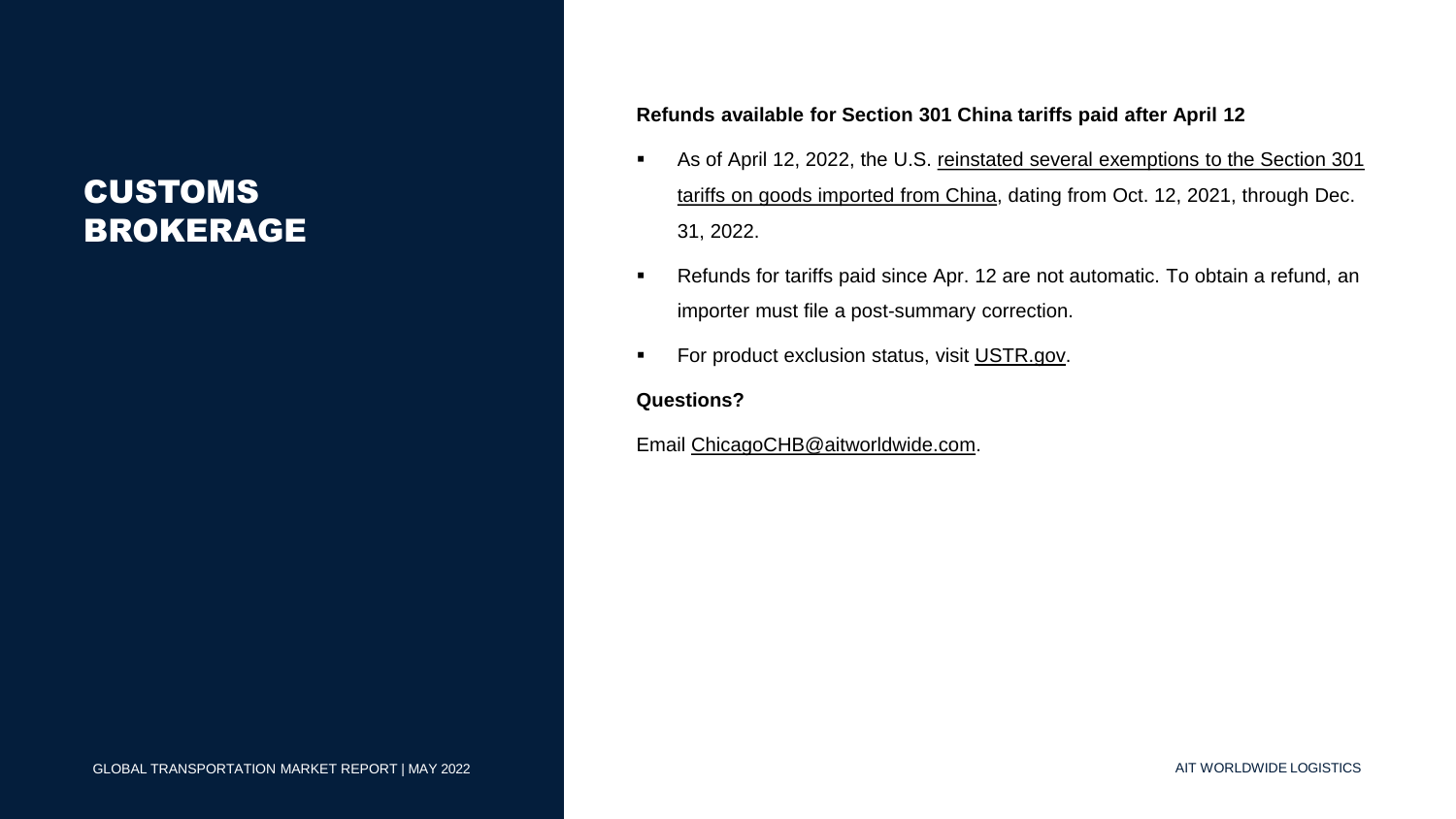

### ECONOMIC INDICATORS

■ As the war in Ukraine intensifies, fuel price concerns have not diminished. Prices for energy, agricultural commodities, and metals have spiked as a result of the invasion, and economic forecasters expect continued headwinds for the U.S. economy through Q3 2022. (The Conference Board)

|                       | <b>Retail prices</b> | Change from last                                |                     |  |
|-----------------------|----------------------|-------------------------------------------------|---------------------|--|
| <b>Diesel</b>         | 04/25/22             | Week                                            | Year                |  |
| U.S.                  | 5.160                | $0.059 +$                                       | $2.036 \triangleq$  |  |
| <b>East Coast</b>     | 5.209                | $0.058$ $\spadesuit$ 2.116 $\spadesuit$         |                     |  |
| Midwest               | 4.987                | $0.066$ $\blacktriangle$ 1.929 $\blacktriangle$ |                     |  |
| <b>Gulf Coast</b>     | 4.916                | $0.061 -$                                       | 1.999 ♠             |  |
| <b>Rocky Mountain</b> | 5.154                | $0.060 \triangleq$                              | $1.926$ $\triangle$ |  |
| West Coast            | 5.841                | $0.046 \triangleq$                              | $2.190 \triangleq$  |  |